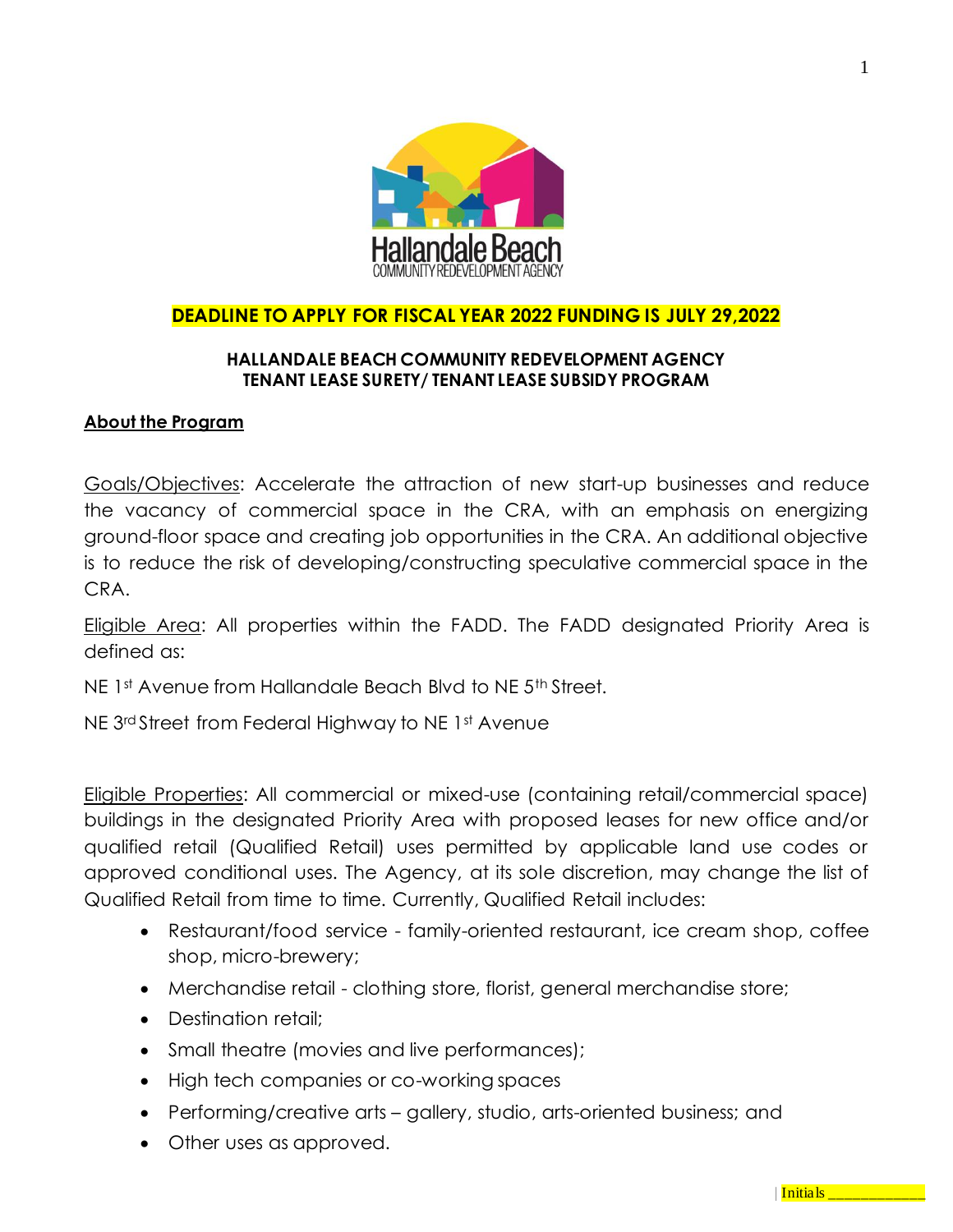Eligible Project Costs: This is not a cost-based program.

Basis/Limits of Benefits: TLS is the CRA's guarantee of Thirty-Five (35%) percent of a qualified tenant's financial obligation under a proposed lease for three (3) years. TRS is a grant subsidy that funds the gap between market rate rent and the specific tenant's capability for three (3) years.

Applicant: The property owner (Owner) and the tenant must be joint applicants, each with different obligations to the CRA as follows:

- Owner: Provides low-risk lease terms and rate appropriate to the location of the Property during the term of the guarantee.
- Tenant: Provides reasonable assurance to the Agency, by means acceptable to the Agency at its sole discretion, that it can and will meet the obligations of its lease.

# Automatic Disqualifications

- o Is determined that the application does not meet the spirit, intent and/or legal requirements for the grant.
- o A prior grant awarded to the applicant was rescinded.
- o Applicant is currently a party in litigation against the HBCRA and/or City or has threatened litigation against the HBCRA and/or City.
- o Any work done prior to the CRA Board approval does not qualify.
- o Religious organizations or sites being utilized for religious purposes will not be considered for funding, unless the funding will not have as its primary effect the advancing or inhibiting of religion.
- o Applicant has previously defaulted on an any prior grant agreement or other agreement with the HBCRA and/or City.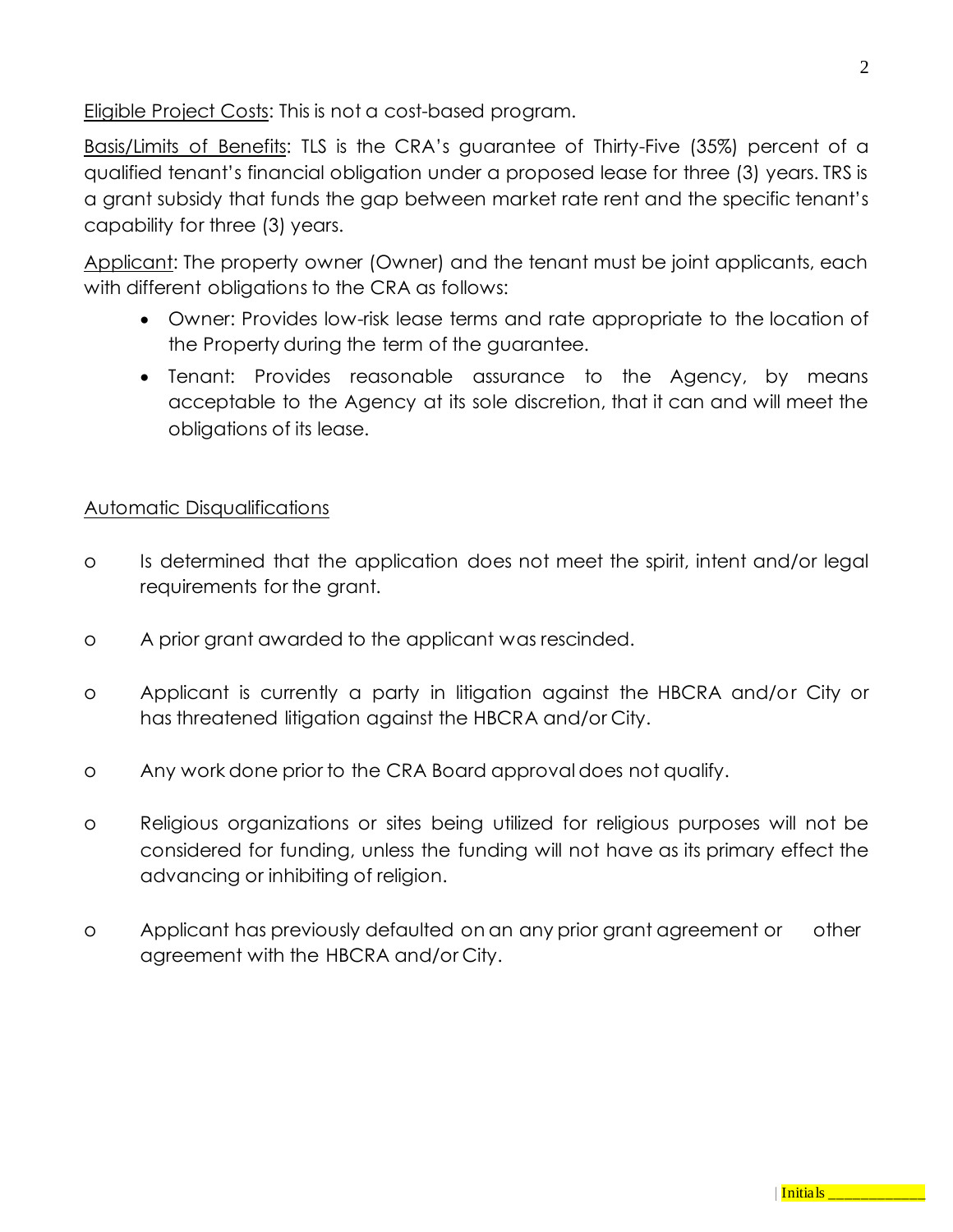#### **HALLANDALE BEACH COMMUNITY REDEVELOPMENT AGENCY**

## **Tenant Lease Surety/Tenant Rent Subsidy**

**Date of Application\_\_\_\_\_\_\_\_\_\_\_\_\_\_\_\_\_\_**

**1.PropertyAddress: \_\_\_\_\_\_\_\_\_\_\_\_\_\_\_\_\_\_\_\_\_\_\_\_\_\_\_\_\_\_\_\_\_\_\_\_\_\_\_\_\_\_\_\_\_\_\_\_\_\_\_\_\_\_\_\_\_\_\_\_\_\_\_\_\_\_\_\_\_\_\_\_**

**\_\_\_\_\_\_\_\_\_\_\_\_\_\_\_\_\_\_\_\_\_\_\_\_\_\_\_\_\_\_\_\_\_\_\_\_\_\_\_\_\_\_\_\_\_\_\_\_\_\_\_\_\_\_\_\_\_\_\_\_\_\_\_\_\_\_\_\_\_\_\_\_**

**\_\_\_\_\_\_\_\_\_\_\_\_\_\_\_\_\_\_\_\_\_\_\_\_\_\_\_\_\_\_\_\_\_\_\_\_\_\_\_\_\_\_\_\_\_\_\_\_\_\_\_\_\_\_\_\_\_\_\_\_\_\_\_\_\_\_\_\_\_**

**2. Name of Applicant:**

**3. Address of Applicant:**

**Phone: ( ) Fax: ( )**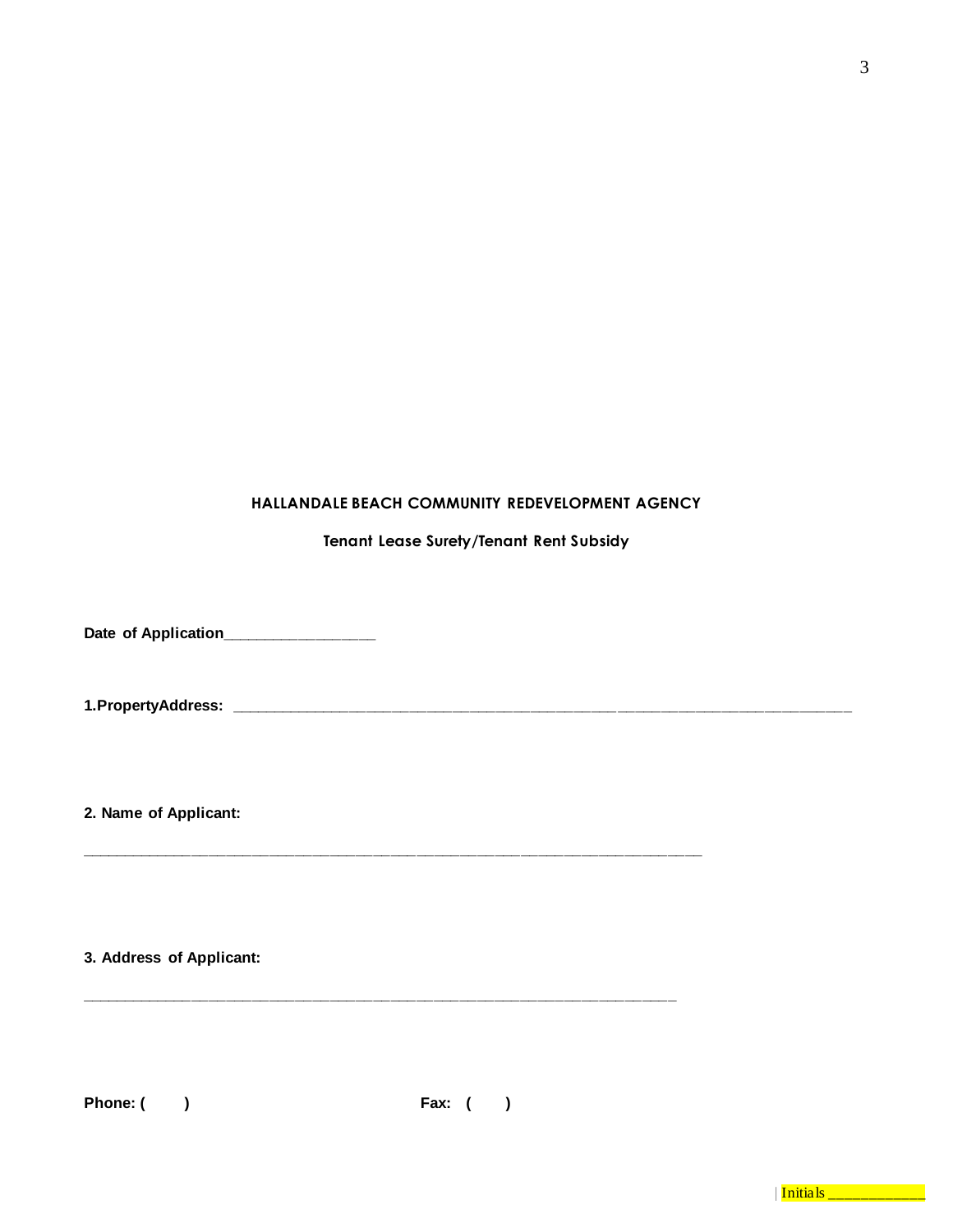#### Email:

4. Does the Applicant own property? \_\_\_\_\_\_\_\_\_\_\_ Yes \_\_\_\_\_\_\_\_\_\_\_\_\_\_\_\_\_No

5. Indicate the owning entity of the property (i.e. name on property title)

6. Brief Description of Lease Term:

Total Rent Cost\_\_\_\_\_\_\_\_\_\_\_\_\_  $\overline{7}$ .

Total Funding Request\_\_\_\_\_\_\_\_\_\_\_

Authorized Representative (Property Owner or Agent):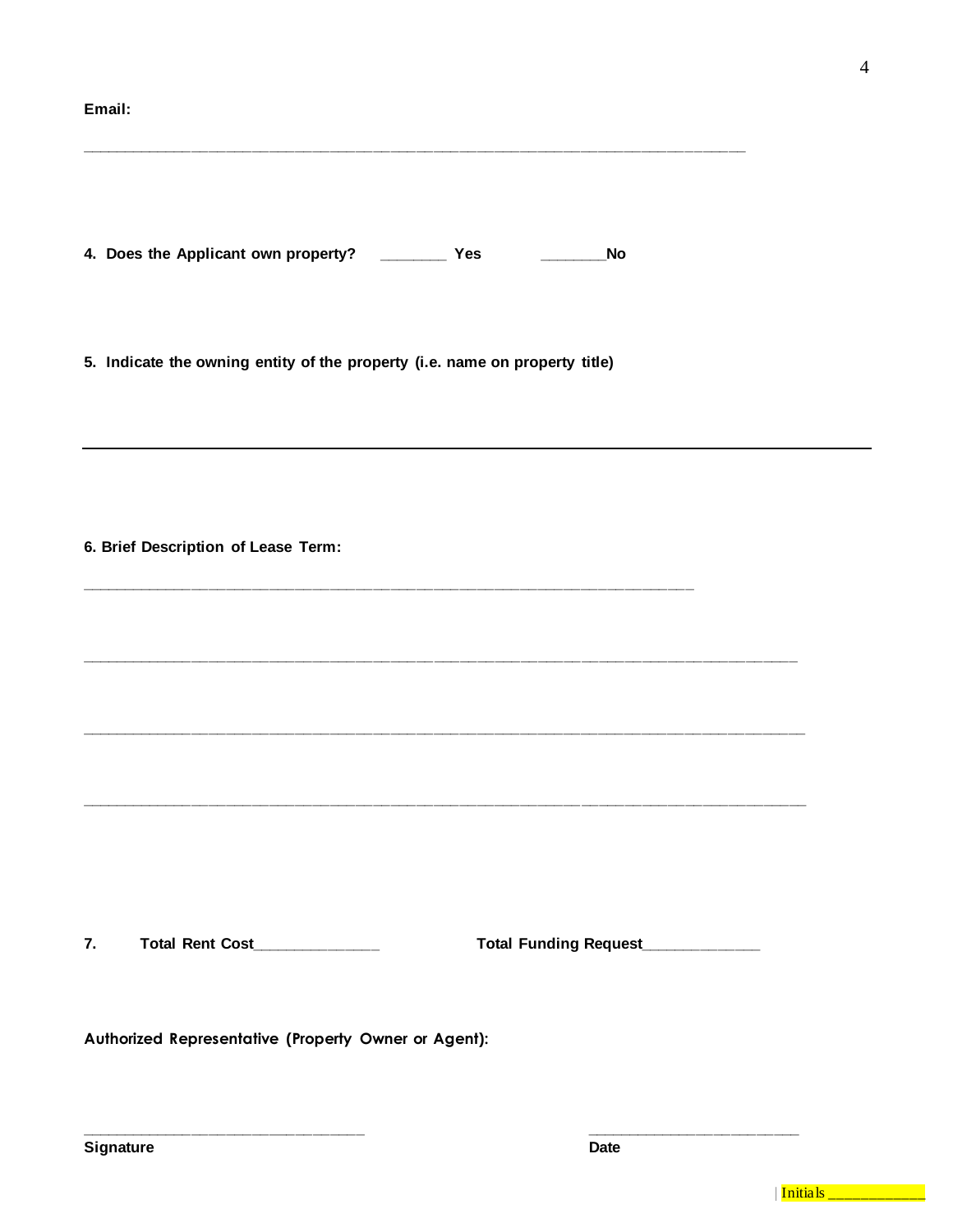#### **Print Name and Title**

**\_\_\_\_\_\_\_\_\_\_\_\_\_\_\_\_\_\_\_\_\_\_\_\_\_\_\_\_\_\_\_\_\_**

*\*If application is signed by authorized agent, please provide proof through notarized letter, articles of incorporation or some other form acceptable to HBCRA legal counsel.*

# **TENANT LEASE SURETY/TENANT RENT SUBSIDY INCENTIVE PROGRAM CHECKLIST**

|        | One (1) hard copy and one (1) electronic copy of the completed application                                                                                                                                                                                           |
|--------|----------------------------------------------------------------------------------------------------------------------------------------------------------------------------------------------------------------------------------------------------------------------|
|        | with a check for \$250.00 made payable to the City of Hallandale Beach CRA.                                                                                                                                                                                          |
| $\Box$ | Photographs of the current condition of site and structures.                                                                                                                                                                                                         |
|        | Architectural renderings of proposed façade improvements in color.                                                                                                                                                                                                   |
|        | A detailed outline of all proposed improvements with three (3) quotes<br>from a licensed contractor.                                                                                                                                                                 |
|        | Applicant acknowledges that the property to be improved does not have any delinquent ad<br>valorem taxes and is free of all municipal and county liens, judgments and encumbrances of any kind.                                                                      |
|        | Applicant acknowledges that properties that are sold within twenty-four months of receiving<br>grant funding must repay the full amount of the grant and that a lien shall be recorded by the CRA<br>against the property in order to secure the right of repayment. |
|        | Both the CRA Neighborhood Amenity Incentive Application and Program<br>Agreement have been signed.                                                                                                                                                                   |
|        | Preliminary schedule for completion of improvements                                                                                                                                                                                                                  |
|        | Copy Authorized Agent letter (or other documentation) if Applicant is not the owner                                                                                                                                                                                  |

|**Initials \_\_\_\_\_\_\_\_\_\_\_**